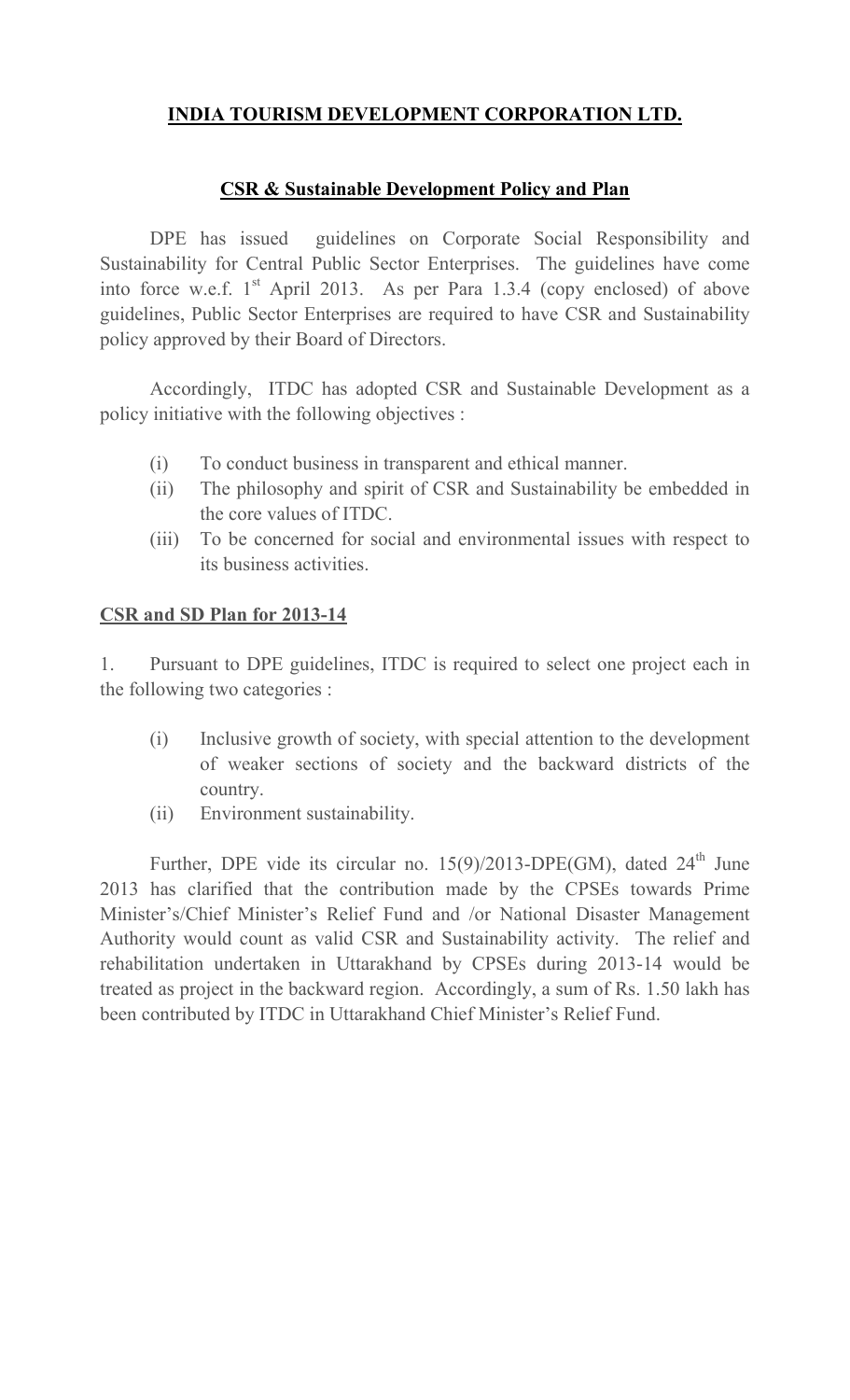2. ITDC entered into an MoU for the year 2013-14 with Ministry of Tourism which inter-alia includes following parameters under CSR and SD activity :

- (i) Expenditure on Ashok Fellowship to students.
- (ii) Placement of students under Hunar-se-Rozgar.
- (iii) Expenditure on CSR activities related to community based skill development programmes and sanitation and hygiene.
- (iv) Evaluation by independent external agency.

The MoU targets under 'Very Good' category and amount spent in the year 2013- 14 is as under :

| MoU Parameter                                                                                                                                                                                           | MoU Target     | Expenditure        |
|---------------------------------------------------------------------------------------------------------------------------------------------------------------------------------------------------------|----------------|--------------------|
|                                                                                                                                                                                                         | (Rs. in Lakhs) | Rs. in Lakhs)      |
| Sustainable Development                                                                                                                                                                                 | 30.00          | 58.99              |
| Expenditure on CSR<br>$\bullet$<br>Activity related<br>to<br>Community Based Skill<br>Development Programme<br>and Sanitation<br>and<br>Hygiene<br>• Donation to Uttarakhand<br>Chief Minister's Relief | 6.18           | $8.53*$<br>$1.50*$ |
| Fund                                                                                                                                                                                                    |                |                    |
| Ashok<br>Expenditure<br>on<br>Fellowship to students                                                                                                                                                    | 25.00          | $4.54*$            |

**\*** Amount already spent till September 2013

## 3. **Training of Employees on CSR**

One executive has been trained on CSR. Request has been made to GM (HRD) to impart training to two ITDC employees on CSR.

#### 4. **Financial Allocation (less than Rs. 100 crore PAT)**

During the year 2013-14 the PAT of ITDC was Rs. 299.68 lakhs. In terms of DPE guidelines ITDC can have budgetary allocation for CSR and sustainability activities from 3% to 5% of PAT of the previous year. Accordingly, the range of expenditure that may be incurred by ITDC in the year 2013-14 is Ra. 8.99 lakhs (3% or PAT) to maximum of Rs. 14.98 lakhs (5% or PAT) on CSR as well as sustainable development activities.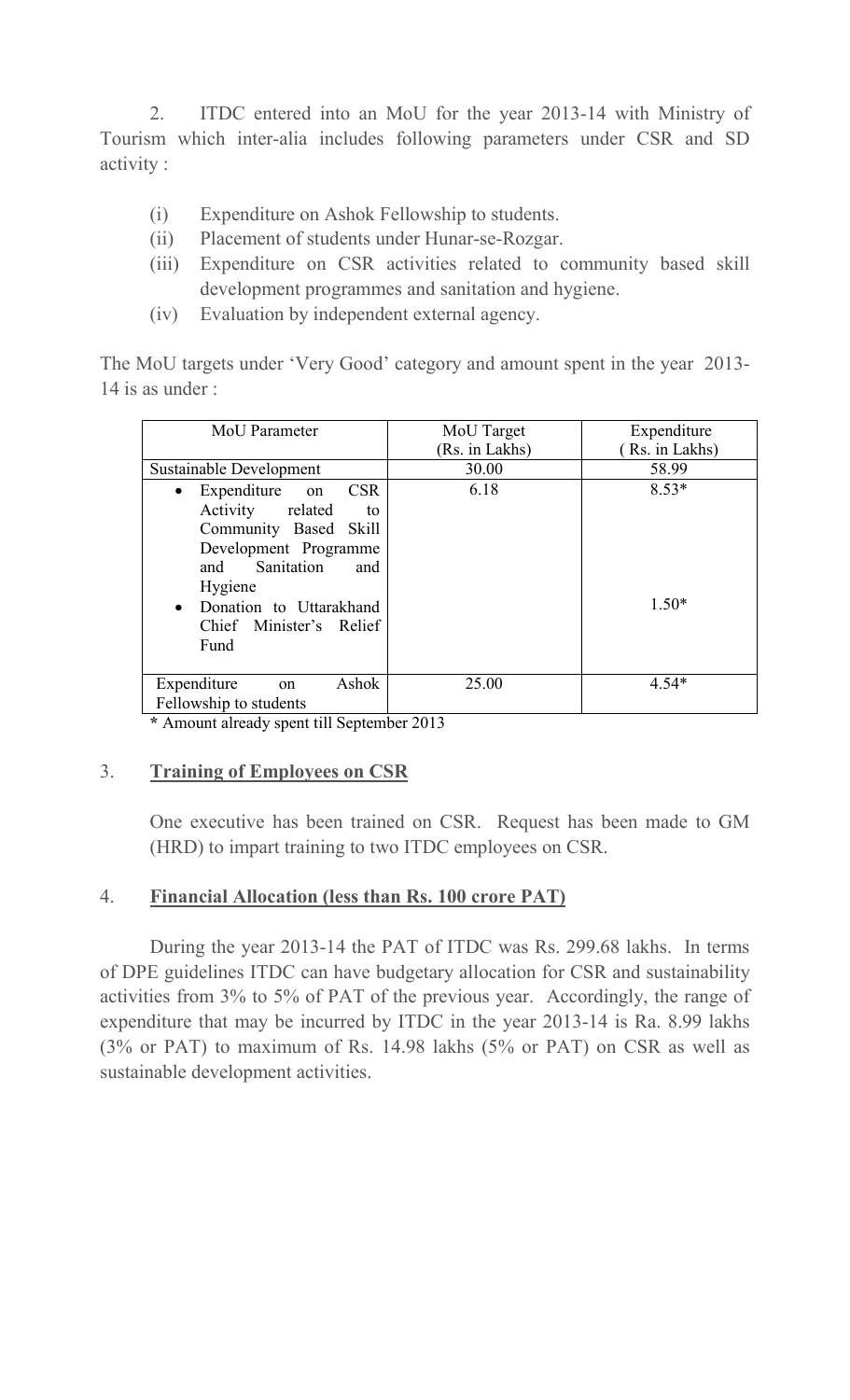The actual expenditure incurred under various CSR initiatives of ITDC is Rs. 14.57 lakhs, as detailed above. Since the maximum budgetary allocation for CSR and SD for 2013-14 can be Rs. 14.98 lakhs (5% of PAT), therefore various projects undertaken by ITDC under sustainable development category will be met out of capital budget already approved by the Board of Directors as BE 2013-14.

#### 5. **CSR and SD Monitoring System**

A Board Level Committee comprises one Independent Director, Managing Director and Director (C&M) is the apex body in-charge of allocation of budget and approving of CSR areas/projects; and below Board Level Committee comprising of Vice President(F&A)-Nodal Officer, General Manager (Engg), DGM (HRD), Sr. Manager (CS), Manager (HR) and Manager (HO).

A periodic review of CSR activities is done by below Board Level Committee through regular meetings. In the year 2013-14, two meeting of below Board Level committee has so far been held on  $24<sup>th</sup>$  June 2013 and  $10<sup>th</sup>$  October, 2013.

#### 6. **Sustainability Development Plan**

- **(a) Appointment of consultant to get ISO 14001:2004 at Hotels Ashok, Samrat and Janpath:-**  The Re-tendering has already been done. The tenders are to be opened on 26.10.2013 and likely date of award is 15.11.2013.
- **(b) Presentation/ documentation/ training & Internal Audit at Hotels Ashok, Samrat and Janpath:-**  Likely date of Audits: 31.12.2013.
- **(c) Certification body audit and getting certificate ISO 14001:2004:** Likely date : 28.02.2014.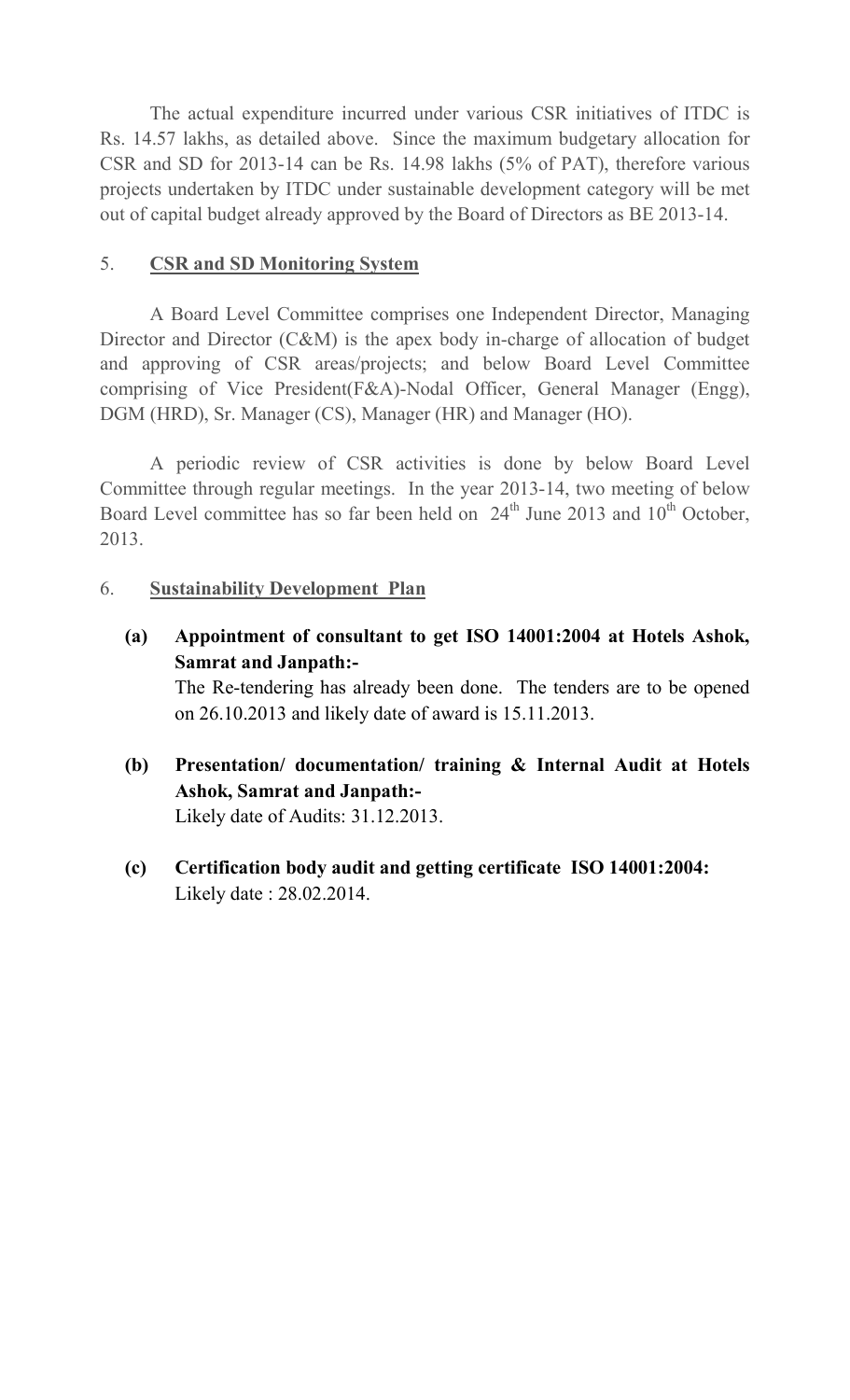# **(d) Expenditure on Sustainability Development:-**

Total Expenditure : Rs. 0.59 Crore

- (i) SITC of 5KLD Sewage Treatment Plant at Hotel Bharatpur Ashok: [Project Cost: Rs. 7.50Lakhs]
- (ii) SITC of 3000LPD Solar water Heating System at Hotel Jaipur Ashok: [Project Cost: Rs. 6.58Lakhs]
- (iii) SITC of 5000LPD Solar water Heating System at Hotel Ashok: [Project Cost: Rs. 9.65Lakhs]
- (iv) SITC of 10KW Photovoltaic Power System at Hotel Ashok: [Project Cost: Rs. 9.63Lakhs]
- (v) Conversion to PNG in hot water Boiler at Hotel Samrat: [Project Cost: Rs. 13Lakhs]
- (vi) Conversion to PNG in hot water Boiler at Hotel Janpath: [Project Cost: Rs. 13Lakhs]

# **7. Training of Engineers on SD:- [MoU target Training of 04 Engineers]**

Two nos. of Engineers [GM(E&M)HOD & AM(E&M) Project] has already attended the training on Sustainability Development whereas the proposal for other two nos. of engineers is under approval to attend the training on SD.

## **8. The thrust of Sustainability projects undertaken by ITDC is as under :-**

- K Inclusive socio-economic growth.
- K Environment protection.
- K Promotion of green and energy efficient technologies.

The details of the projects under "Sustainable Development" are as follows:-

# **(i) SITC of 5KLD Sewage Treatment Plant at Hotel Bharatpur Ashok:[Project Cost: Rs. 7.50Lakhs]**

The discharged waste water of hotel shall be treated through STP Plant and shall be reutilized for the purpose of horticultures in the premises of hotel. Therefore the water consumption of hotel will be reduced and also the zero discharge of hotel with pollution free environment attained.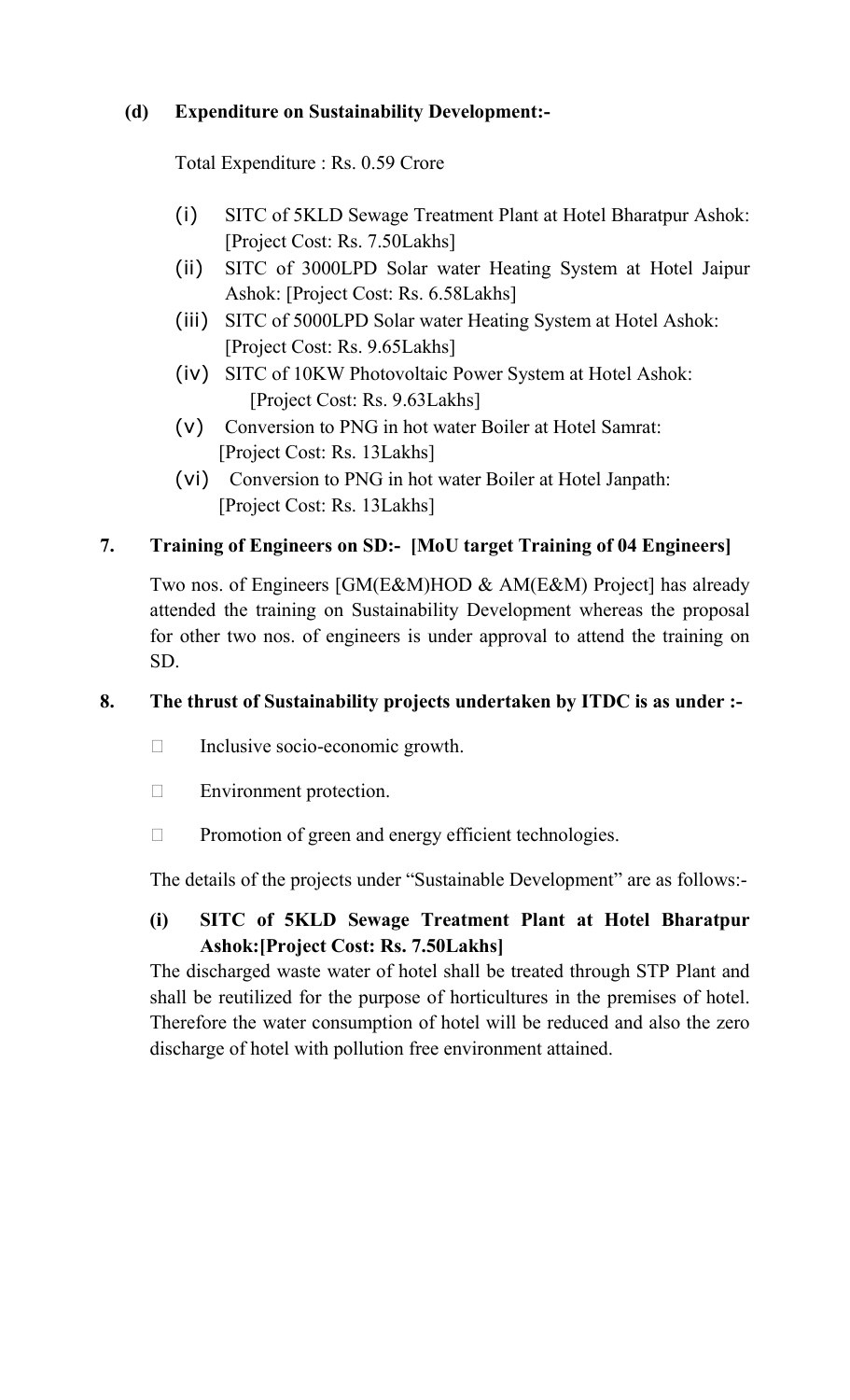# **(ii) (a) SITC of 3000LPD Solar water Heating System at Hotel Jaipur Ashok: [Project Cost: Rs. 6.58Lakhs] (b)SITC of 5000LPD Solar water Heating System at Hotel Ashok:**

# **[Project Cost: Rs. 9.65Lakhs]**

The hot water shall be produced through solar based heating system instead of operating the boilers/ electric Geysers. Therefore the electrical energy  $\&$ fuel shall be saved along with the pollution free environment.

# (iii) **SITC of 10KW Photovoltaic Power System at Hotel Ashok: [Project Cost: Rs. 9.63Lakhs]**

The solar based electrical power shall be produced up to 10KW by use of Photovoltaic power system and saved the electrical energy & cost.

# **(iv) (a)Conversion to PNG in hot water Boiler at Hotel Samrat: [Project Cost: Rs. 13Lakhs] (b) Conversion to PNG in hot water Boiler at Hotel Janpath: [Project Cost: Rs. 13Lakhs]**

The Hot water Boilers shall be operated by the PNG Gas instead of diesel fuel. Therefore by use of PNG the fuel cost shall be saved along with the pollution free environment.

- 9. **CSR & SD Reporting** 
	- A Para on CSR and SD activities of ITDC will be incorporated in the Annual Report of ITDC for 2013-14.
	- $\triangleright$  The Report of below Board Level Committee dated 10<sup>th</sup> October 2013 has already been submitted for approval of Board Level Committee.
	- $\triangleright$  After approval from Board Level Committee, CSR and SD Plan & Policy will be uploaded on ITDC official website.

*\_\_\_\_\_\_\_\_\_*